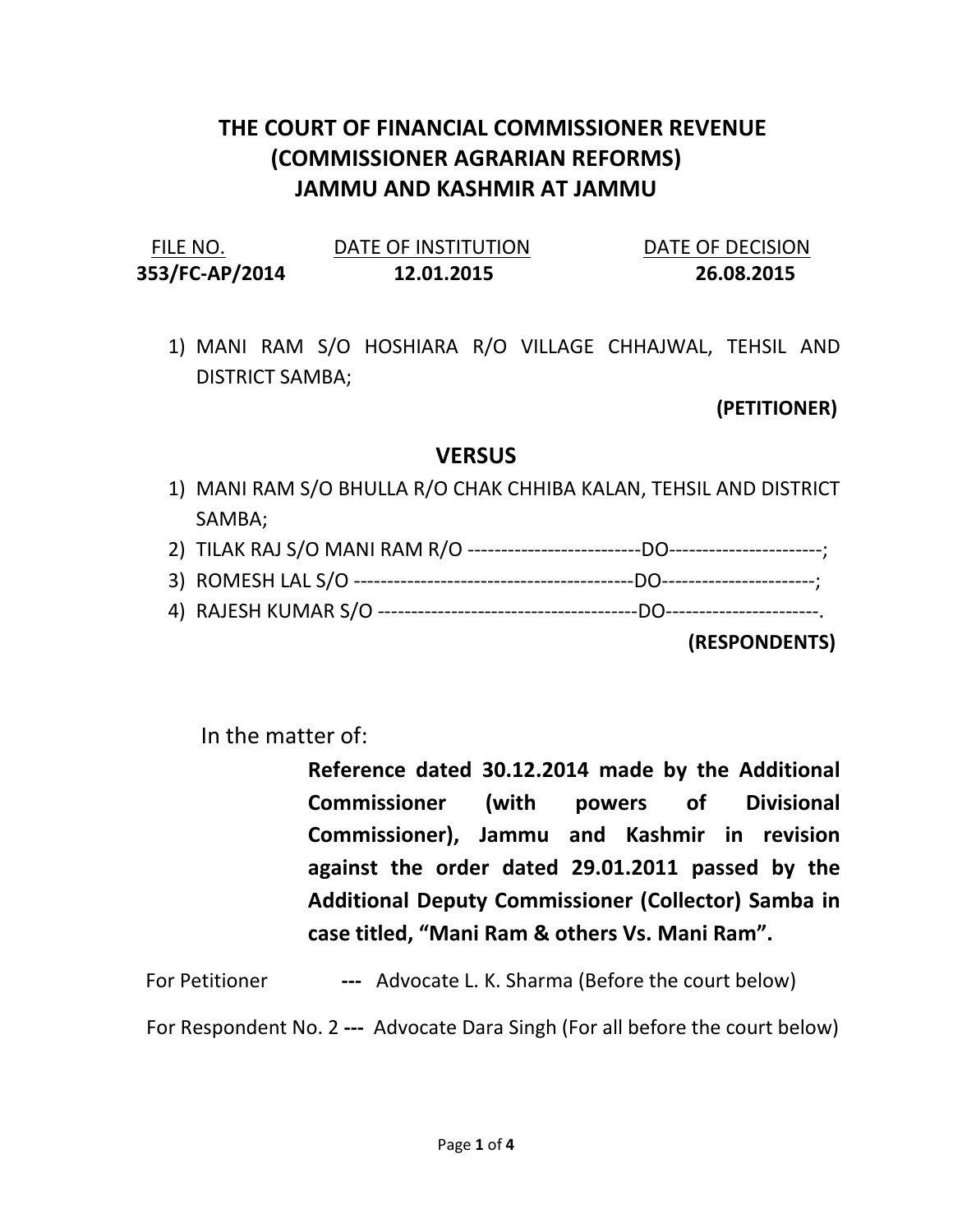## J U D G E M E N T

- 1) The present case concerns land measuring 01 Kanal and 05 Marlas falling under Khasra No. 84 min in the residential village of the petitioner. It is alleged that this land was purchased by the respondents herein from the petitioner and his two brothers through an "agreement to sell" in the year 1980. A controversy arose when the Tehsildar, Samba attested the mutation No. 705 (Sehat Kasht) dated 03.03.2010 correcting girdawari entry of Kharif, 2009 in favour of the respondents with regard to the 15 Marlas of land falling under the same Khasra number. However, later another mutation No. 711 (Sehat Kasht) dated 02.05.2010 was attested whereby the petitioner was shown as "Qabiz" on the said 15 Marlas of land in Rabi, 2010.
- 2) Because the respondents names were crossed out from the records, they filed an appeal before the Additional Deputy Commissioner (Collector), Samba challenging both these mutations. Their grievance was that although they had purchased 01 Kanal and 05 Marlas of land but in the first instance, a mutation was not only attested for 15 Marlas only but by another mutation those 15 Marlas too were taken away. After considering their claims, the Collector held that the mutation No. 711 was attested without any amendment in the earlier mutation after taking sanction for reviewing the same and therefore, ordered to set it aside. He thereafter remanded the case to the Tehsildar (S) Samba with the direction to examine mutation No. 705 on the spot and if it is found as per the ground position, the same shall be allowed to sustain.
- 3) In order to get the issue settled, the petitioner herein filed a revision petition challenging the order passed by the Additional Deputy Commissioner (Collector), Samba before the Divisional Commissioner, Jammu who transferred the same to the Additional Commissioner (with powers of the Divisional Commissioner), Jammu for disposal. While dealing with the case, the court below raised certain queries which are: a) Could the Additional Deputy Commissioner (Collector), Samba entertain the appeal directly or he was to be so authorised by the District Collector first?.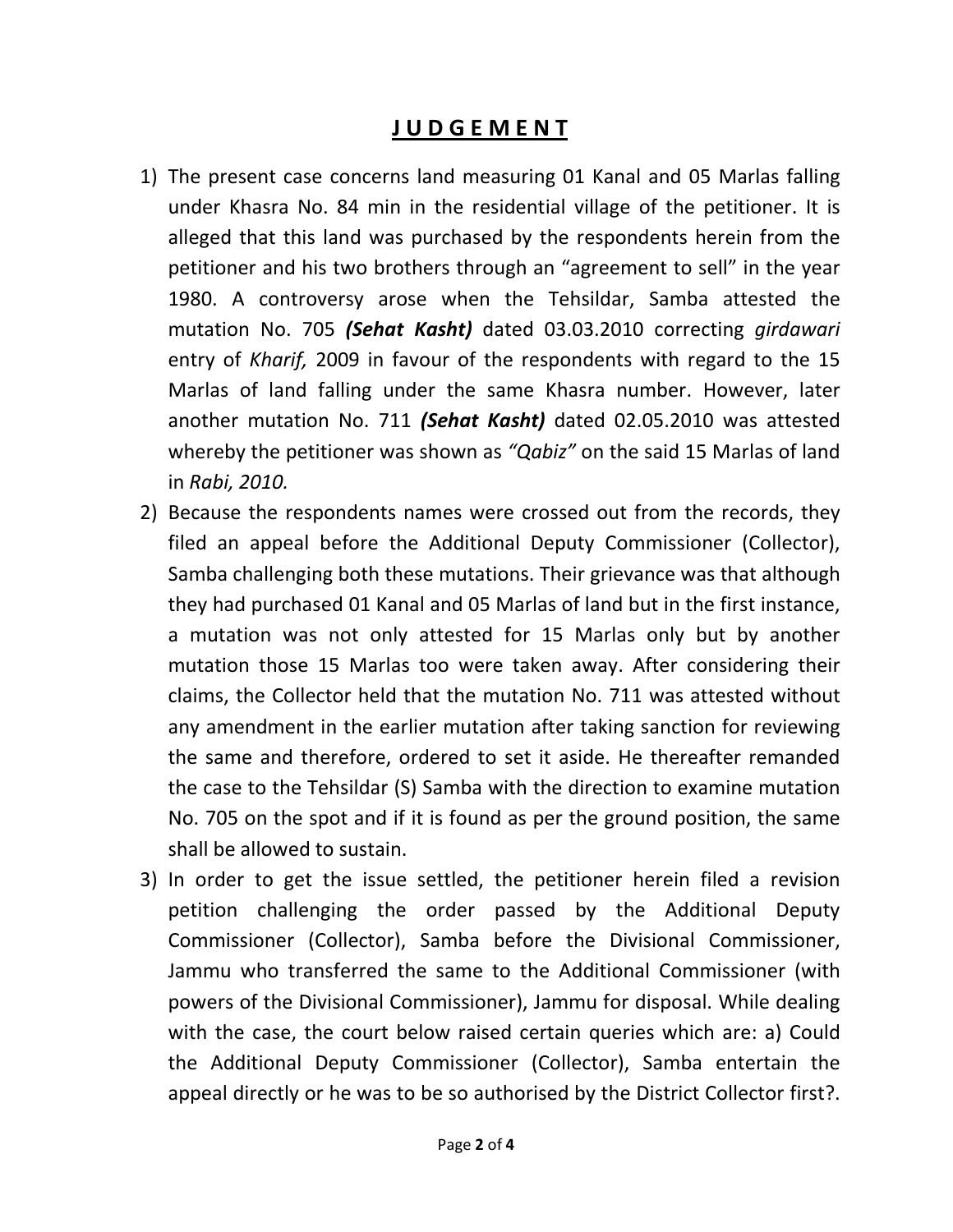b) The land has been transferred through an "agreement to sell" but there is no clarity on whether such an agreement contravenes the provisions of the Agrarian Reforms Act, 1976?. c) What is the relationship of 01 Kanal and 05 Marlas with the other 15 Marlas involved and whether or not it is forcefully occupied by the respondents as alleged by the petitioner?.

- 4) It was held by the court below that the order passed by the Additional Deputy Commissioner, Samba does not provide a cogent reply to these questions. Moreover, no opportunity of being heard was provided to the petitioner herein while passing the said order. Keeping these factors into consideration, it has submitted the case to this court under Sec. 15 (3) of the Land Revenue Act, 1996 (Smvt) with the recommendation to set aside the order passed by the Additional Deputy Commissioner, Samba and to remand the case to the Deputy Commissioner (Collector) Samba to hear the appeal of the respondents herein afresh after giving opportunity of being heard to both the parties.
- 5) A study of the case file vis-à-vis the revenue record shows that the court below has quite comprehensively pondered upon the issues involved in the matter. But the preliminary point which needed appraisal of both the courts below was with regard to the type of mutation in question. When we peruse the kinds of mutations classified in the Standing Order 23-A, a Sehat Kasht mutation nowhere finds a place. It appears that the term has been coined by the revenue officers on their own when in fact no such mutation should be attested which is totally against the law.
- 6) Thus, keeping in view the facts and circumstances of the case and for the reasons aforesaid, the reference made by the court below is NOT accepted. However, the order dated 29.01.2011 passed by the Additional Deputy Commissioner, Samba along with the mutation No. 705 dated 03.03.2010 and mutation No. 711 dated 02.05.2010 are all set aside. The case is remanded to the Collector (AR) Samba for a **de novo** enquiry into the matter and for taking further necessary appropriate action in the matter. It shall be specifically seen as to whether or not any of the provisions of the Agrarian Reforms Act, 1976 have been violated. It shall thereafter be ensured that mutations are attested on the basis of duly registered sale